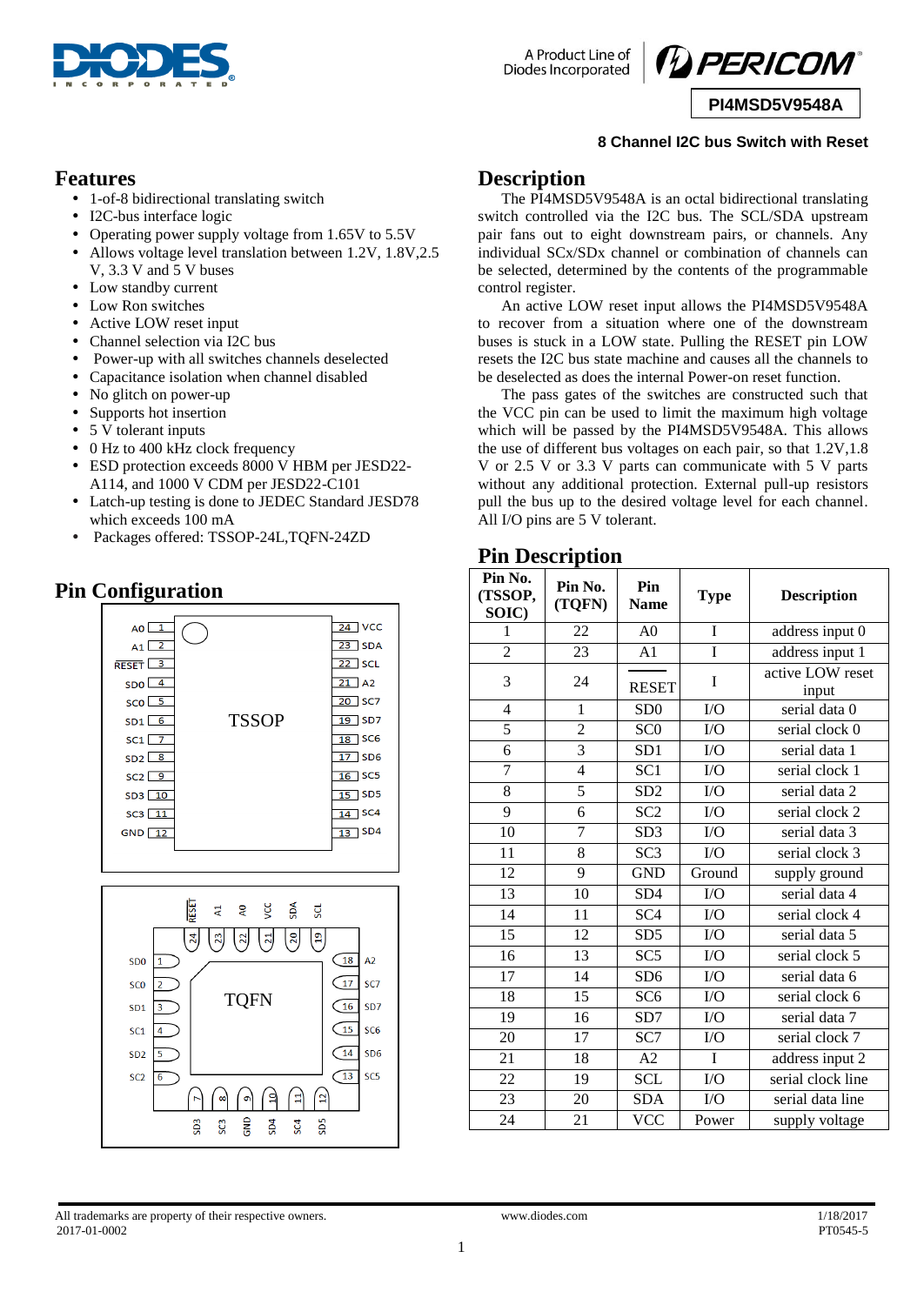



## **Block Diagram**



**Figure 1: Block Diagram**

## **Maximum Ratings**

#### **Note:**

Stresses greater than those listed under MAXIMUM RATINGS may cause permanent damage to the device. This is a stress rating only and functional operation of the device at these or any other conditions above those indicated in the operational sections of this specification is not implied. Exposure to absolute maximum rating conditions for extended periods may affect reliability.

#### **Recommended operation conditions**

| Symbol                | <b>Parameter</b>                            | Min                      | <b>Typ</b> | Max   | Unit         |
|-----------------------|---------------------------------------------|--------------------------|------------|-------|--------------|
| $V_{CC}$              | $V_{\text{CCA}}$ Positive DC Supply Voltage | 1.65                     | -          | 5.5   | $\mathbf{V}$ |
| $V_{EN}$              | Enable Control Pin Voltage                  | <b>GND</b>               |            | 5.5   |              |
| $V_{IO}$              | I/O Pin Voltage                             | <b>GND</b>               | -          | 5.5   |              |
| $\Delta t / \Delta V$ | Input transition rise or fall time          | $\overline{\phantom{a}}$ | -          | 10    | ns/V         |
| $T_A$                 | <b>Operating Temperature Range</b>          | $-40$                    |            | $+85$ | C            |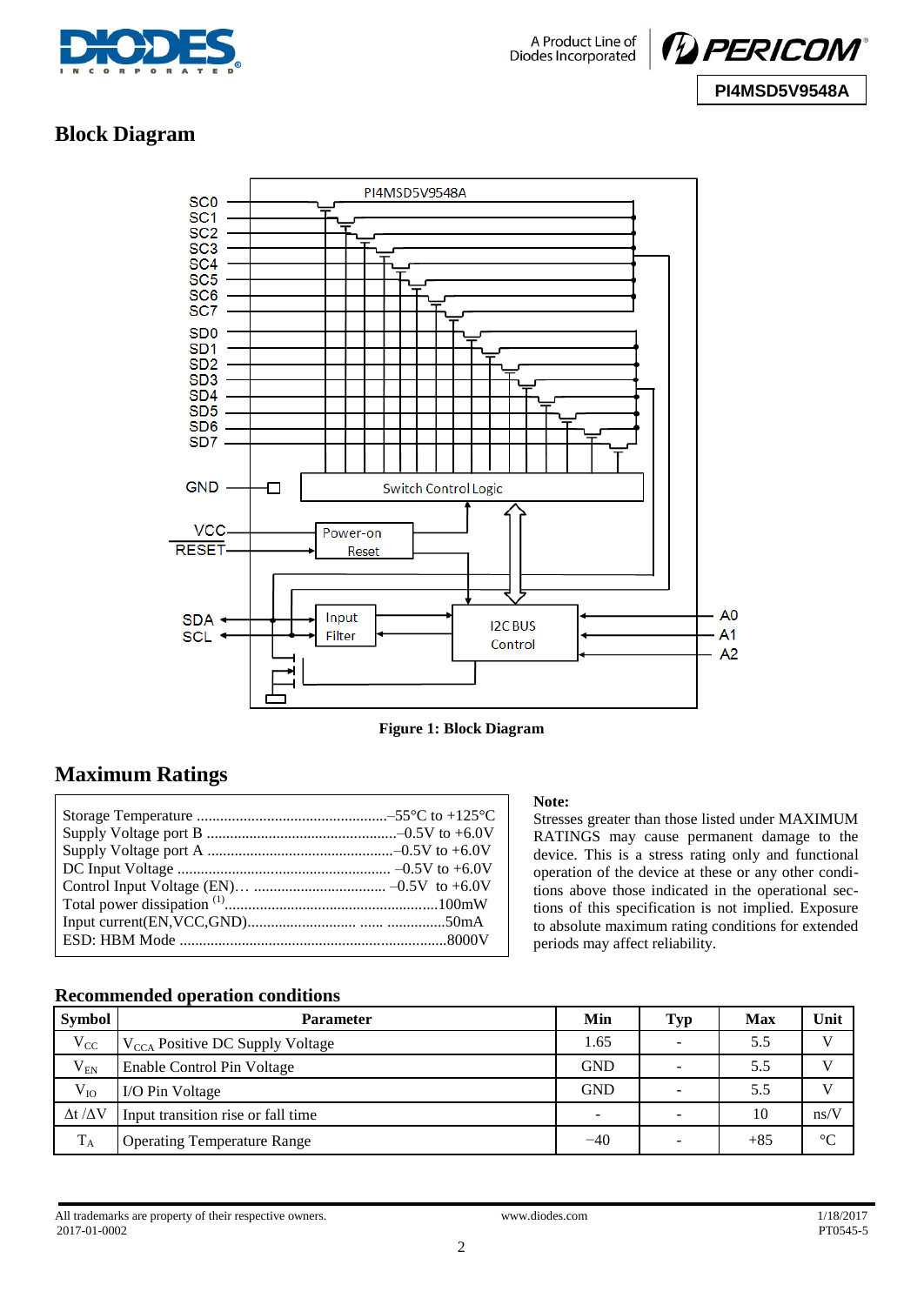

A Product Line of<br>Diodes Incorporated



## **DC Electrical Characteristics**

Unless otherwise specified, -40°C≤T<sub>A</sub>≤85°C, 1.1V≤Vcc≤3.6V

| <b>Symbol</b>            | Parameter                       | <b>Conditions</b>                                 | <b>VCC</b>     | Min            | <b>Typ</b>     | <b>Max</b>      | Uni<br>t     |  |  |
|--------------------------|---------------------------------|---------------------------------------------------|----------------|----------------|----------------|-----------------|--------------|--|--|
| Supply                   |                                 |                                                   |                |                |                |                 |              |  |  |
| <b>VCC</b>               | <b>Supply Voltage</b>           |                                                   |                | 1.65           |                | 5.5             | V            |  |  |
|                          |                                 | operating mode;                                   | 3.6V to 5.5V   |                | 65             | 100             | uA           |  |  |
| ICC                      | supply current                  | no load;<br>$V_I$ = VCC or GND;                   | 2.3V to 3.6V   |                | 20             | 50              | uA           |  |  |
|                          |                                 | $fSCL = 100$ kHz                                  | 1.65V to 2.3V  |                | 10             | 30              | uA           |  |  |
|                          |                                 | standby mode; $VCC = 3.6$                         | 3.6V to 5.5V   |                | 0.3            | $\mathbf{1}$    | uA           |  |  |
|                          |                                 | V;                                                | 2.3V to 3.6V   |                | 0.1            | $\mathbf{1}$    | uA           |  |  |
| Istb                     | standby current                 | no load; $V_I$ = VCC or<br>GND;<br>$fSCL = 0$ kHz | 1.65V to 2.3V  |                | 0.1            | $\mathbf{1}$    | uA           |  |  |
| $VPOR^{[1]}$             | power-on reset voltage          | no load; $V_I$ = VCC or<br><b>GND</b>             | 3.6V to 5.5V   |                | 1.3            | 1.5             | $\mathbf V$  |  |  |
|                          | Input SCL; input/output SDA     |                                                   |                |                |                |                 |              |  |  |
| $\rm V_{II}$             | LOW-level input voltage         |                                                   | 1.65V to 5.5V  | $-0.5$         |                | $+0.3$ VCC      | $\mathbf{V}$ |  |  |
|                          |                                 |                                                   | 1.65V to 2V    | 0.75VCC        |                | 6               | V            |  |  |
| $V_{IH}$                 | HIGH-level input voltage        |                                                   | 2V to 5.5V     | 0.7VCC         |                | 6               | $\mathbf V$  |  |  |
|                          |                                 | $V_{OL} = 0.4 V$                                  | 1.65V to 5.5V  | 3              |                | ÷,              | mA           |  |  |
| $I_{OL}$                 | LOW-level output current        | $V_{OL} = 0.6 V$                                  | 1.65V to 5.5V  | 6              |                | $\frac{1}{2}$   | mA           |  |  |
| $\mathbf{I}_{\rm IL}$    | LOW-level input current         | $V_I = GND$                                       | 1.65V to 5.5V  | $-1$           |                | $+1$            | uA           |  |  |
| $\mathbf{I}_{\text{IH}}$ | HIGH-level input current        | $V_I = VCC$                                       | 1.65V to 5.5V  | $-1$           |                | $+1$            | uA           |  |  |
| Ci                       | input capacitance               | $VI = GND$                                        | 1.65V to 5.5V  | $\overline{a}$ | 15             | 21              | pF           |  |  |
|                          | Select inputs A0, A1, A2, Reset |                                                   |                |                |                |                 |              |  |  |
| $\rm V_{II}$             | LOW-level input voltage         |                                                   | 1.65V to 5.5V  | $-0.5$         |                | $+0.3$ VCC      | V            |  |  |
| $\rm V_{\rm IH}$         | HIGH-level input voltage        |                                                   | 1.65V to 5.5V  | 0.7VCC         |                | 6               | V            |  |  |
| $I_{IL}$                 | LOW-level input current         | $V_I = GND$                                       | 1.65V to 5.5V  | $-1$           |                | $+1$            | uA           |  |  |
| Ci                       | input capacitance               | $V_I = GND$                                       | 1.65V to 5.5V  |                | 3              | 5               | pF           |  |  |
| Pass Gate                |                                 |                                                   |                |                |                |                 |              |  |  |
|                          |                                 | $V_0 = 0.4 V;$                                    | 4.5 V to 5.5 V | $\overline{4}$ | 9              | 24              | $\Omega$     |  |  |
|                          |                                 | $IO = 15 mA$                                      | 3V to 3.6V     | 5              | 11             | 31              | $\Omega$     |  |  |
| Ron                      | ON-state resistance             | $V_0 = 0.4 V;$                                    | 2.3V to 2.7V   | $\overline{7}$ | 16             | 55              | $\Omega$     |  |  |
|                          |                                 | $IO = 10mA$                                       | 1.65V to 2V    | 9              | 20             | 70              | Ω            |  |  |
|                          |                                 |                                                   | 5V             |                | 3.6            |                 | V            |  |  |
|                          |                                 |                                                   | 4.5 V to 5.5 V | 2.8            |                | 4.5             | V            |  |  |
| Vpass                    |                                 |                                                   | 3.3V           |                | 2.2            |                 | V            |  |  |
|                          |                                 | $V$ in = $VCC$ ;                                  | 3V to 3.6V     | 1.6            |                | 2.8             | V            |  |  |
|                          | switch output voltage           | $Iout = -100uA$                                   | 2.5V           |                | 1.5            |                 | V            |  |  |
|                          |                                 |                                                   | 2.3V to 2.7V   | 1.1            |                | $\overline{2}$  | V            |  |  |
|                          |                                 |                                                   | 1.8V           |                | 0.9            |                 | $\mathbf V$  |  |  |
|                          |                                 |                                                   | 1.65V to 2V    | 0.54           |                | 1.3             | V            |  |  |
| $I_L$                    | leakage current                 | $VI = VCC$ or $GND$                               | 1.65V to 5.5V  | $-1$           |                | $+1$            | uA           |  |  |
| Cio                      | input/output capacitance        | $VI = VCC$ or $GND$                               | 1.65V to 5.5V  |                | $\mathfrak{Z}$ | $5\overline{)}$ | pF           |  |  |
| Note:                    |                                 |                                                   |                |                |                |                 |              |  |  |

[1] VCC must be lowered to 0.2 V for at least 5 us in order to reset part.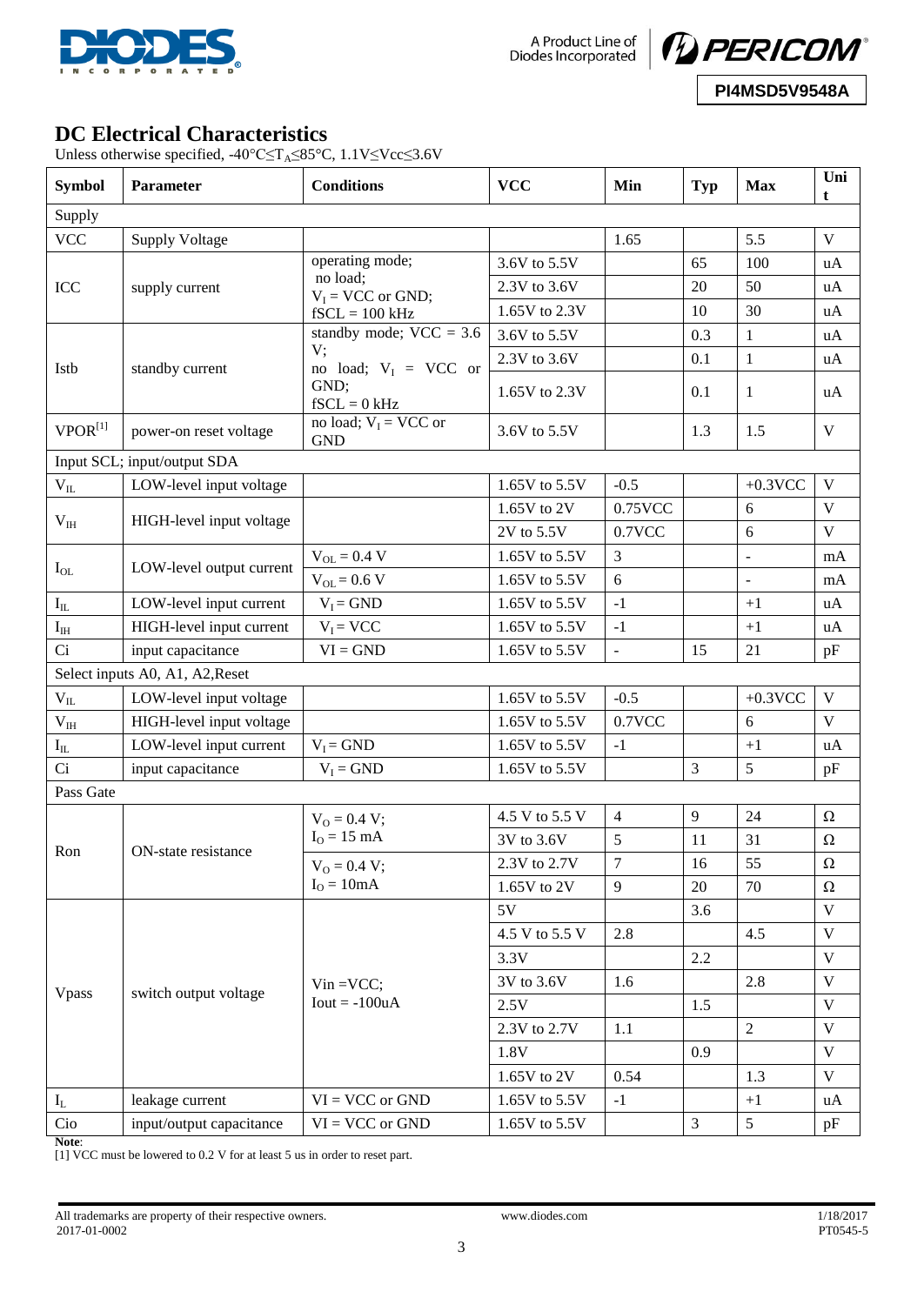



## **AC Electrical characteristics**

Tamb = - 40  $^{\circ}$  C to +85  $^{\circ}$  C; unless otherwise specified.

| <b>Symbol</b>           | <b>Parameter</b>                    | Conditions                                                 | <b>VCC</b>      | Min            | Typ | <b>Max</b> | Unit |
|-------------------------|-------------------------------------|------------------------------------------------------------|-----------------|----------------|-----|------------|------|
| $t_{PD}$ <sup>[1]</sup> | propagation delay                   | from SDA to SD <sub>x</sub> ,<br>or SCL to SC <sub>x</sub> | 1.65V to $5.5V$ |                |     | 0.3        | ns   |
| <b>RESET</b>            |                                     |                                                            |                 |                |     |            |      |
| tw(rst)L                | LOW-level reset time                |                                                            | 1.65V to 5.5V   | $\overline{4}$ |     |            | ns   |
| trst                    | reset time                          | SDA clear                                                  | 1.65V to $5.5V$ | 500            |     |            | ns   |
| $t_{REC;STA}$           | recovery time to START<br>condition |                                                            | 1.65V to $5.5V$ | $\overline{0}$ |     |            | ns   |

Note

[1]Pass gate propagation delay is calculated from the 20Ω typical Ron and the 15 pF load capacitance.

# **I2C Interface Timing Requirements**

| Symbol               | <b>Parameter</b>                                                                              | <b>STANDARD MODE</b><br>$I2C$ BUS | <b>FAST MODE</b><br>$I2C$ BUS | <b>UNIT</b> |            |               |
|----------------------|-----------------------------------------------------------------------------------------------|-----------------------------------|-------------------------------|-------------|------------|---------------|
|                      |                                                                                               | <b>MIN</b>                        | <b>MAX</b>                    | <b>MIN</b>  | <b>MAX</b> |               |
| fscl                 | I2C clock frequency                                                                           | $\Omega$                          | 100                           | $\theta$    | 400        | kHz           |
| $t_{Low}$            | I2C clock high time                                                                           | 4.7                               |                               | 1.3         |            | $\mu$ s       |
| $t_{High}$           | I2C clock low time                                                                            | 4                                 |                               | 0.6         |            | $\mu$ s       |
| $t_{SP}$             | I2C spike time                                                                                |                                   | 50                            |             | 50         | ns            |
| $t_{\text{SU:DAT}}$  | I2C serial-data setup time                                                                    | 250                               |                               | 100         |            | <sub>ns</sub> |
| $t_{HD:DAT}$         | I2C serial-data hold time                                                                     | $0^{[1]}$                         |                               | $0^{[1]}$   |            | $\mu$ s       |
| tr                   | I2C input rise time                                                                           |                                   | 1000                          |             | 300        | ns            |
| tf                   | I2C input fall time                                                                           |                                   | 300                           |             | 300        | ns            |
| $t_{\text{BUF}}$     | I2C bus free time between stop and start                                                      | 4.7                               |                               | 1.3         |            | $\mu$ s       |
| $t_{\rm SU:STA}$     | I2C start or repeated start condition setup                                                   | 4.7                               |                               | 0.6         |            | $\mu$ s       |
| $t_{HD:STA}$         | I2C start or repeated start condition hold                                                    | $\overline{4}$                    |                               | 0.6         |            | $\mu$ s       |
| $t_{\rm SU:STO}$     | I2C stop condition setup                                                                      | 4                                 |                               | 0.6         |            | $\mu$ s       |
| t <sub>VD:DATA</sub> | Valid-data time (high to $\overline{low}$ ) <sup>[2]</sup><br>SCL low to SDA output low valid |                                   | $\mathbf{1}$                  |             | 1          | $\mu$ s       |
|                      | Valid-data time (low to high) $^{[2]}$<br>SCL low to SDA output high valid                    |                                   | 0.6                           |             | 0.6        | $\mu$ s       |
| $t_{VD:ACK}$         | Valid-data time of ACK condition<br>ACK signal from SCL low to SDA output low                 |                                   | 1                             |             | 1          | $\mu$ s       |
| Cb                   | I2C bus capacitive load                                                                       |                                   | 400                           |             | 400        | pF            |

Notes:

[1] A device internally must provide a hold time of at least 300 ns for the SDA signal (referred to as the VIH min of the SCL signal), in order to bridge the undefined region of the falling edge of SCL.

[2] Data taken using a 1-kΩ pull up resistor and 50-pF load Notes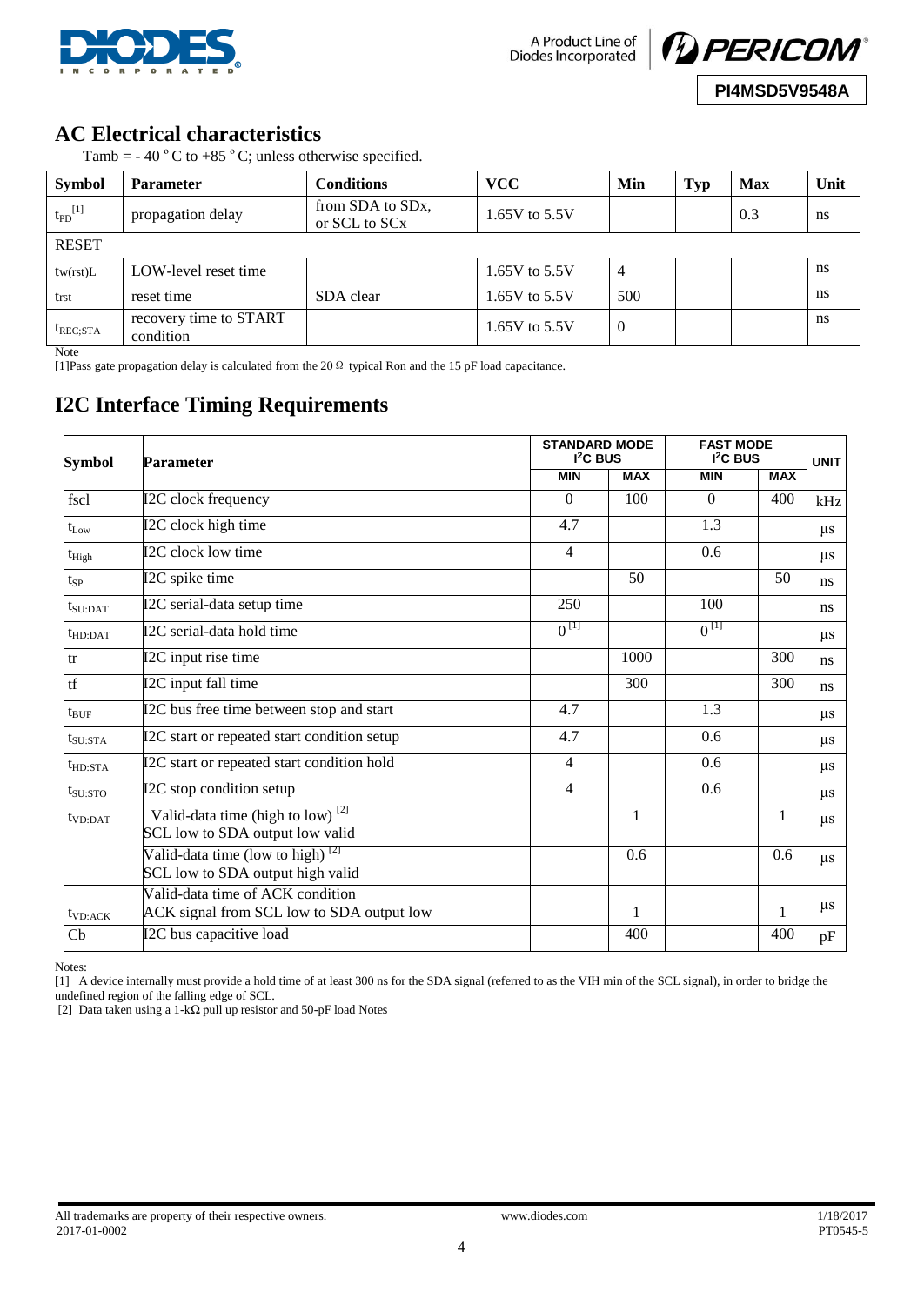

A Product Line of<br>Diodes Incorporated





Figure 2. Definition of timing on the I2C-bus

# **Application**



Recommended application voltage condition

| <b>VCC</b> | VPU1          | VPU2          |
|------------|---------------|---------------|
| 1.8V       | $1.5V - 5.5V$ | $1.2V - 5.5V$ |
| 2.5V       | $1.8V - 5.5V$ | $1.8V - 5.5V$ |
| 3.3V       | $2.7V - 5.5V$ | $2.7V - 5.5V$ |
| 5V         | $4.5V - 5.5V$ | $4.5V - 5.5V$ |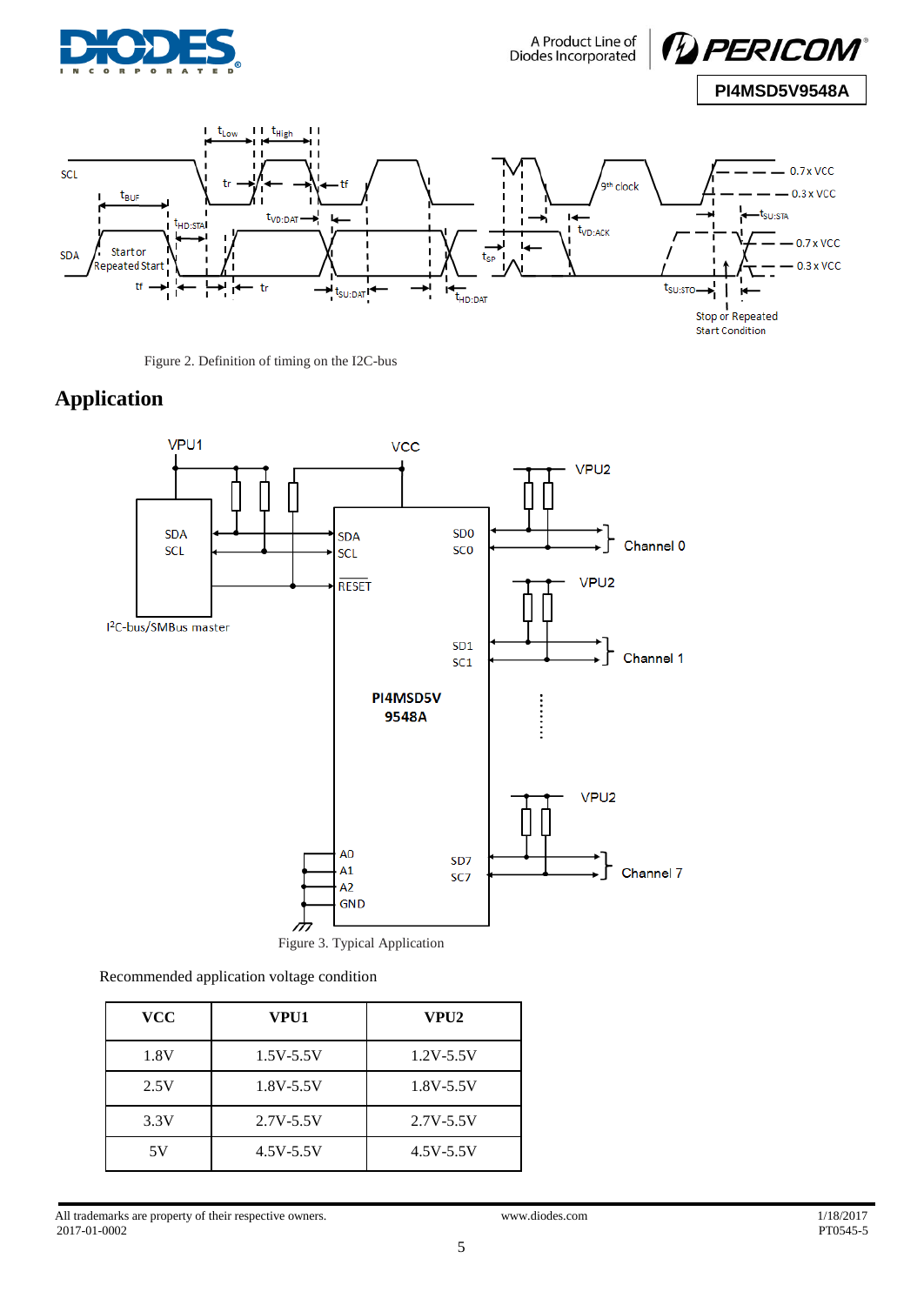

A Product Line of Diodes Incorporated



## **Device addressing**

Following a START condition the bus master must output the address of the slave it is accessing. The address of the PI4MSD5V9548A is shown in Figure 4.

The last bit of the slave address defines the operation to be performed. When set to logic 1 a read is selected, while a logic 0 selects a write operation.



Figure 4:Device address

#### **Control register**

Following the successful acknowledgement of the slave address, the bus master sends a byte to the PI4MSD5V9548A which is stored in the Control register. If multiple bytes are received by the PI4MSD5V9548A, it saves the last byte received. This register can be written and read via the I2C-bus.



Figure 5: Control register

#### **Control register definition**

One or several SCx/SDx downstream pair, or channel, is selected by the contents of the control register. This register is written after the PI4MSD5V9548A has been addressed. The 2 LSBs of the control byte are used to determine which channel is to be selected. When a channel is selected, the channel will become active after a STOP condition has been placed on the I2C-bus. This ensures that all SCx/SDx lines will be in a HIGH state when the channel is made active, so that no false conditions are generated at the time of connection.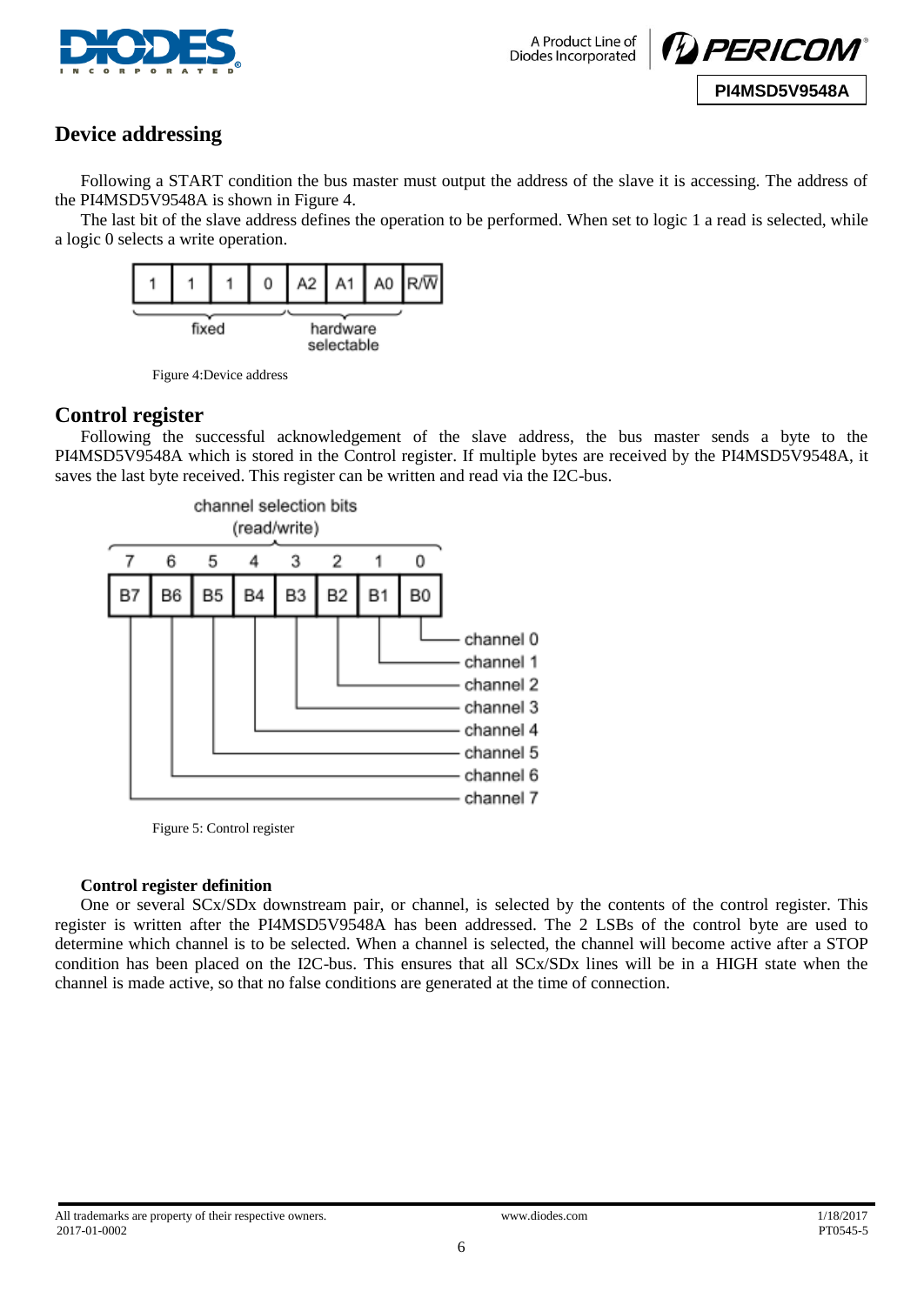



Control register

| B7                  | <b>B6</b>                        | B <sub>5</sub>                   | B <sub>4</sub>                   | B <sub>3</sub>               | B <sub>2</sub>                   | B <sub>1</sub>                 | B <sub>0</sub>                 | Command                                 |
|---------------------|----------------------------------|----------------------------------|----------------------------------|------------------------------|----------------------------------|--------------------------------|--------------------------------|-----------------------------------------|
| X                   | X                                | X                                | X                                | X                            | X                                | X                              | $\overline{0}$<br>$\mathbf{1}$ | Channel 0 disabled<br>Channel 0 enabled |
| X                   | X                                | X                                | X                                | X                            | $\mathbf X$                      | $\overline{0}$<br>$\mathbf{1}$ | $\mathbf X$                    | Channel 1 disabled<br>Channel 1 enabled |
| X                   | X                                | X                                | X                                | X                            | $\boldsymbol{0}$<br>$\mathbf{1}$ | X                              | $\mathbf X$                    | Channel 2 disabled<br>Channel 2 enabled |
| X                   | X                                | X                                | X                                | $\mathbf{0}$<br>$\mathbf{1}$ | X                                | X                              | X                              | Channel 3 disabled<br>Channel 3 enabled |
| X                   | X                                | X                                | $\boldsymbol{0}$<br>$\mathbf{1}$ | X                            | X                                | X                              | X                              | Channel 4 disabled<br>Channel 4 enabled |
| X                   | X                                | $\boldsymbol{0}$<br>$\mathbf{1}$ | X                                | X                            | X                                | X                              | $\mathbf X$                    | Channel 5 disabled<br>Channel 5 enabled |
| X                   | $\boldsymbol{0}$<br>$\mathbf{1}$ | $\mathbf X$                      | X                                | X                            | X                                | X                              | X                              | Channel 6 disabled<br>Channel 6 enabled |
| $\overline{0}$<br>1 | X                                | X                                | X                                | X                            | X                                | X                              | X                              | Channel 7 disabled<br>Channel 7 enabled |

Control register: Write — channel selection; Read — channel status

#### **Power-on reset**

When power is applied to VCC, an internal Power-On Reset (POR) holds the PI4MSD5V9548A in a reset condition until VCC has reached VPOR. At this point, the reset condition is released and the PI4MSD5V9548A registers and I2C-bus state machine are initialized to their default states (all zeroes), causing all the channels to be deselected. Thereafter, VCC must be lowered below 0.2 V for at least 5 us in order to reset the device.

## **The Reset input**

The RESET input is an active LOW signal which may be used to recover from a bus fault condition. By asserting this signal LOW for a minimum of tw(rst)L, the PI4MSD5V9548A will reset its register and I2C-bus state machine and will deselect all channels. The RESET input must be connected to VCC through a pull-up resistor.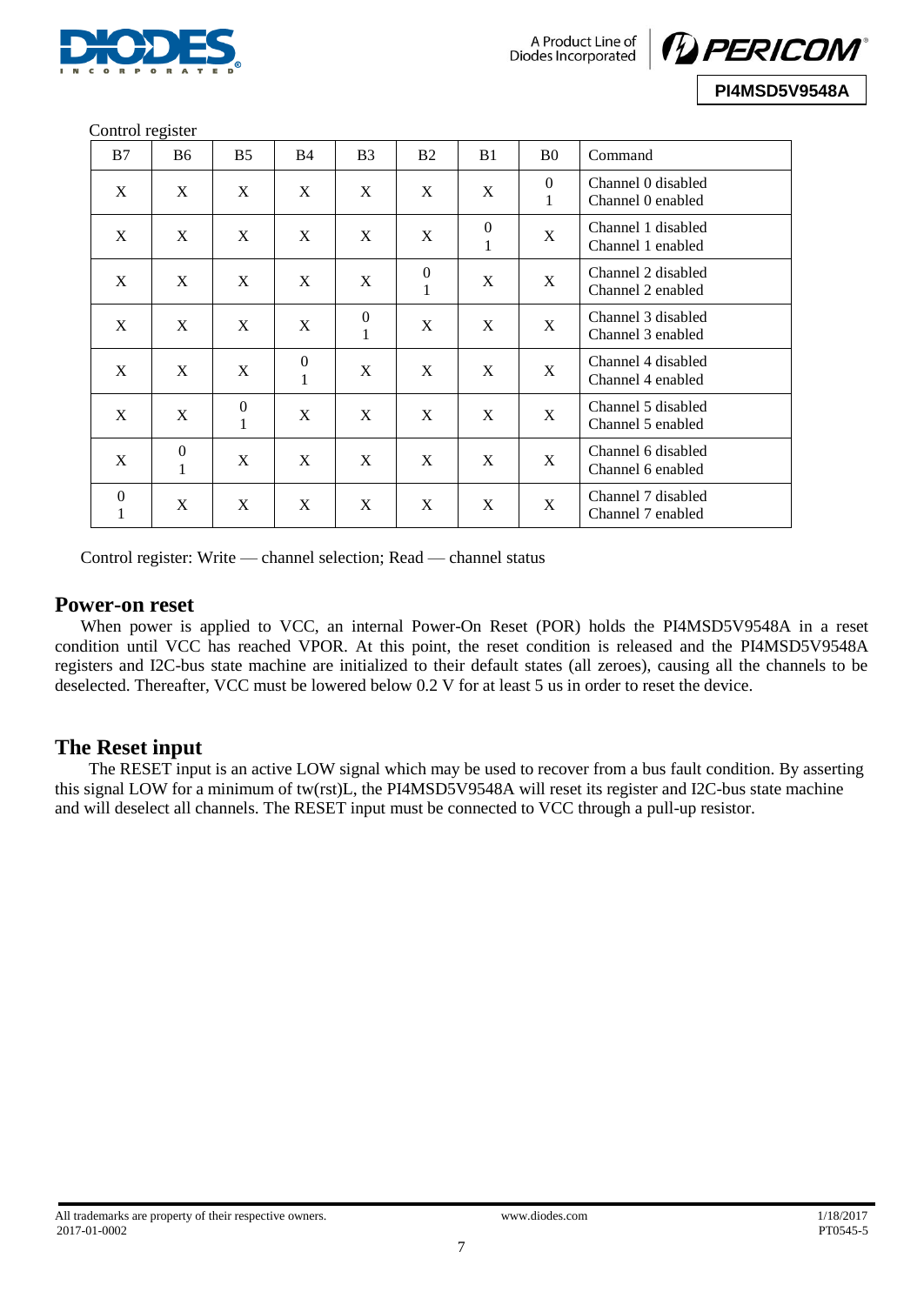



#### **Voltage translation**

The pass gate transistors of the PI4MSD5V9548A are constructed such that the VCC voltage can be used to limit the maximum voltage that is passed from one I2C-bus to another.



Figure 6:Vpass voltage VS Vcc

Figure 6 shows the voltage characteristics of the pass gate transistors (note that the graph was generated using the data specified in Section "DC Electrical characteristics" of this data sheet).

In order for the PI4MSD5V9548A to act as a voltage translator, the Vpass voltage should be equal to, or lower than the lowest bus voltage. For example, if the main bus was running at 5 V, and the downstream buses were 3.3 V and 2.7 V, then Vpass should be equal to or below 2.7 V to clamp the downstream bus voltages effectively.

Looking at Figure 6, we see that Vpass (max) is at 2.7 V when the PI4MSD5V9548A supply voltage is 3.5 V or lower so the PI4MSD5V9548A supply voltage could be set to 3.3 V. Pull-up resistors can then be used to bring the bus voltages to their appropriate levels

## **I2C BUS**

The I2C-bus is for 2-way, 2-line communication between different ICs or modules. The two lines are a serial data line (SDA) and a serial clock line (SCL). Both lines must be connected to a positive supply via a pull-up resistor when connected to the output stages of a device. Data transfer may be initiated only when the bus is not busy.

One data bit is transferred during each clock pulse. The data on the SDA line must remain stable during the HIGH period of the clock pulse as changes in the data line at this time are interpreted as control signals

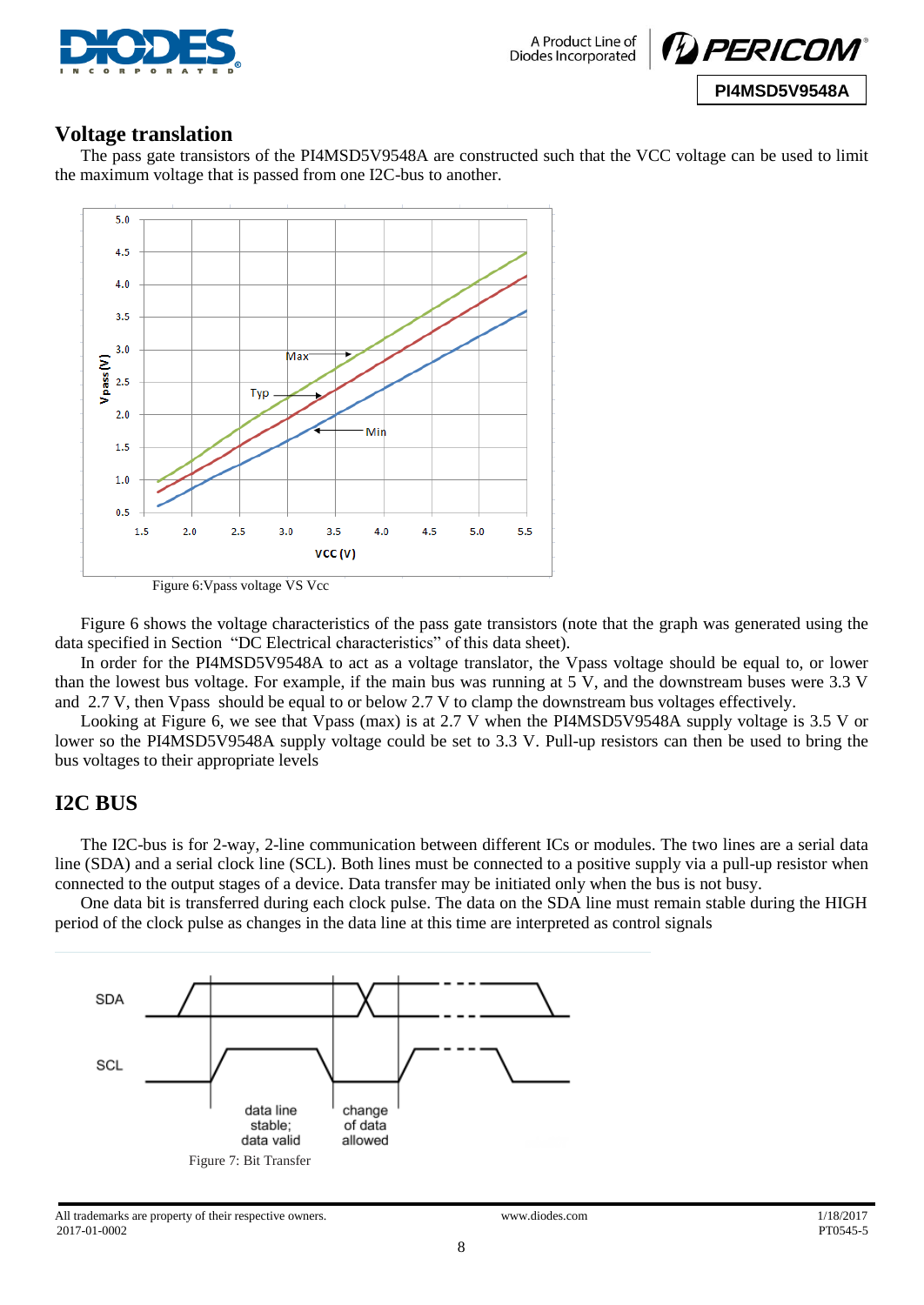



Both data and clock lines remain HIGH when the bus is not busy. A HIGH-to-LOW transition of the data line while the clock is HIGH is defined as the START condition (S). A LOW-to-HIGH transition of the data line while the clock is HIGH is defined as the STOP condition (P)



Figure 8. Definition of Start and Stop Conditions

A device generating a message is a 'transmitter', a device receiving is the 'receiver'. The device that controls the message is the 'master' and the devices which are controlled by the master are the 'slaves'



Figure 9. System Configuration

The number of data bytes transferred between the START and the STOP conditions from transmitter to receiver is not limited. Each byte of 8 bits is followed by one acknowledge bit. The acknowledge bit is a HIGH level put on the bus by the transmitter, whereas the master generates an extra acknowledge related clock pulse.

A slave receiver which is addressed must generate an acknowledge after the reception of each byte. Also, a master must generate an acknowledge after the reception of each byte that has been clocked out of the slave transmitter. The device that acknowledges has to pull down the SDA line during the acknowledge clock pulse so that the SDA line is stable LOW during the HIGH period of the acknowledge related clock pulse; set-up and hold times must be taken into account.

A master receiver must signal an end of data to the transmitter by not generating an acknowledge on the last byte that has been clocked out of the slave. In this event, the transmitter must leave the data line HIGH to enable the master to generate a STOP condition.



Figure 10. Acknowledgment on I2C Bus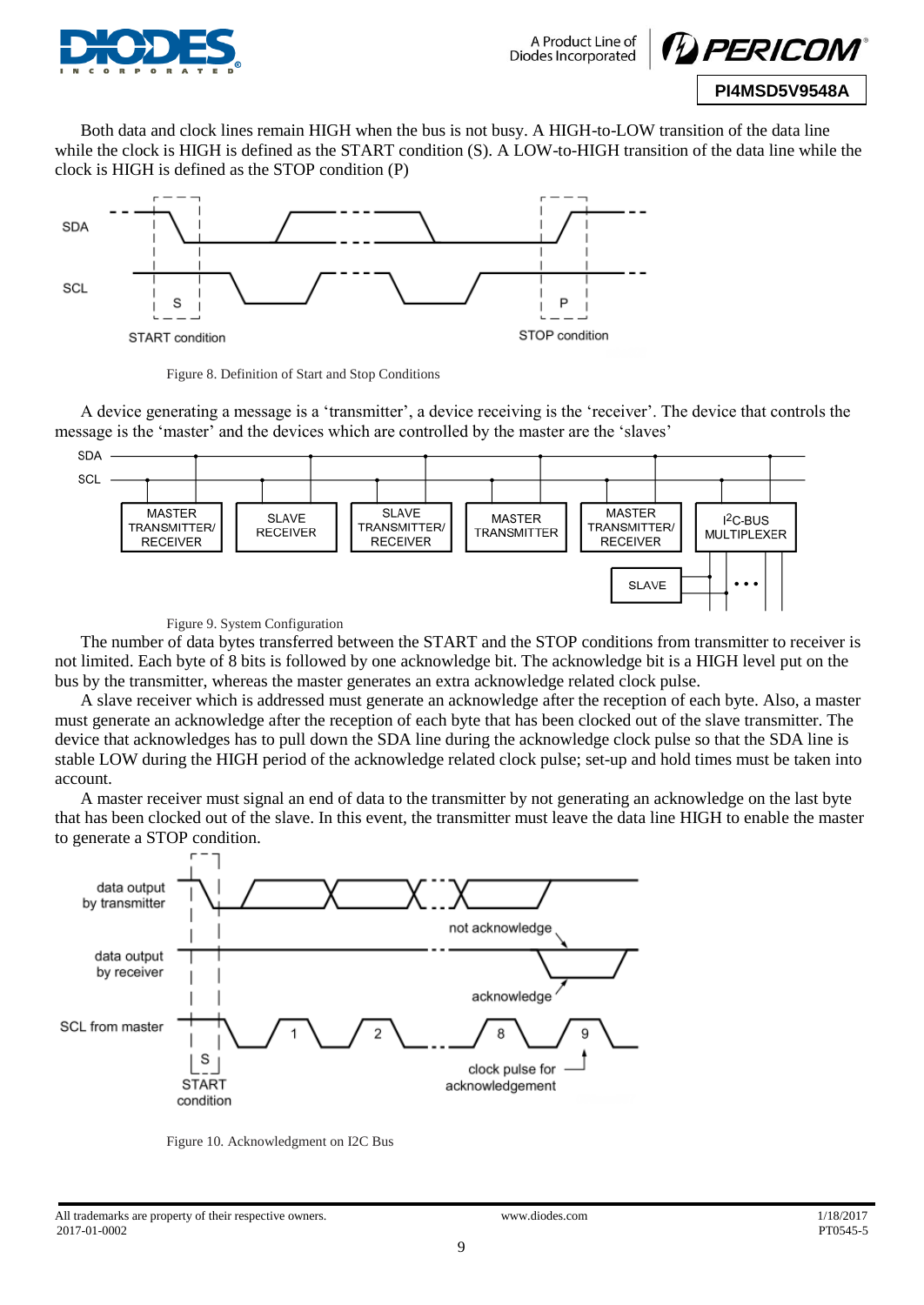



Data is transmitted to the PI4MSD5V9548A control register using the write mode shown in bellow



Data is transmitted to the PI4MSD5V9548A control register using the write mode shown in bellow



Figure 12. Read Control Register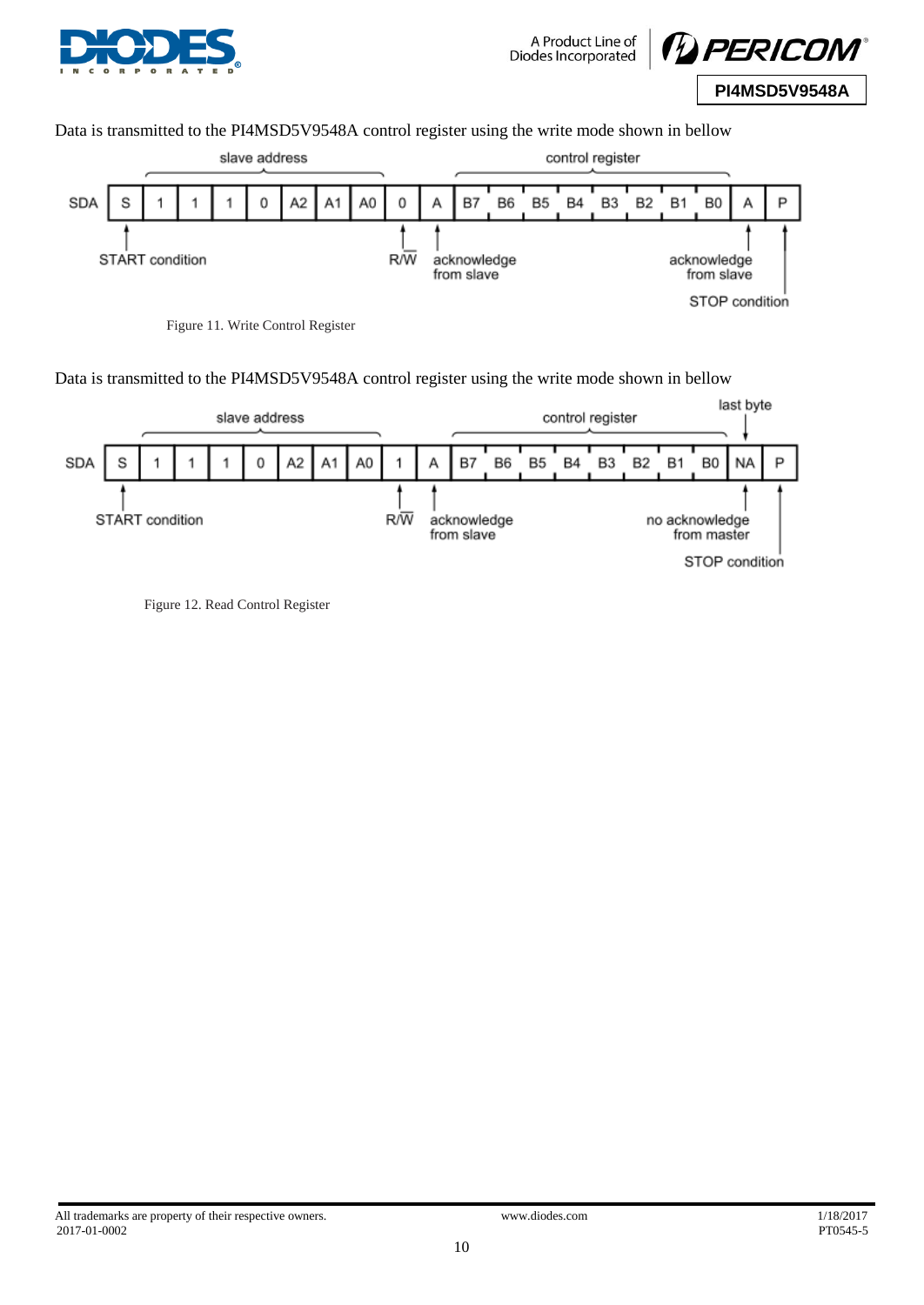



# **Mechanical Information**

**TSSOP-24(L)**

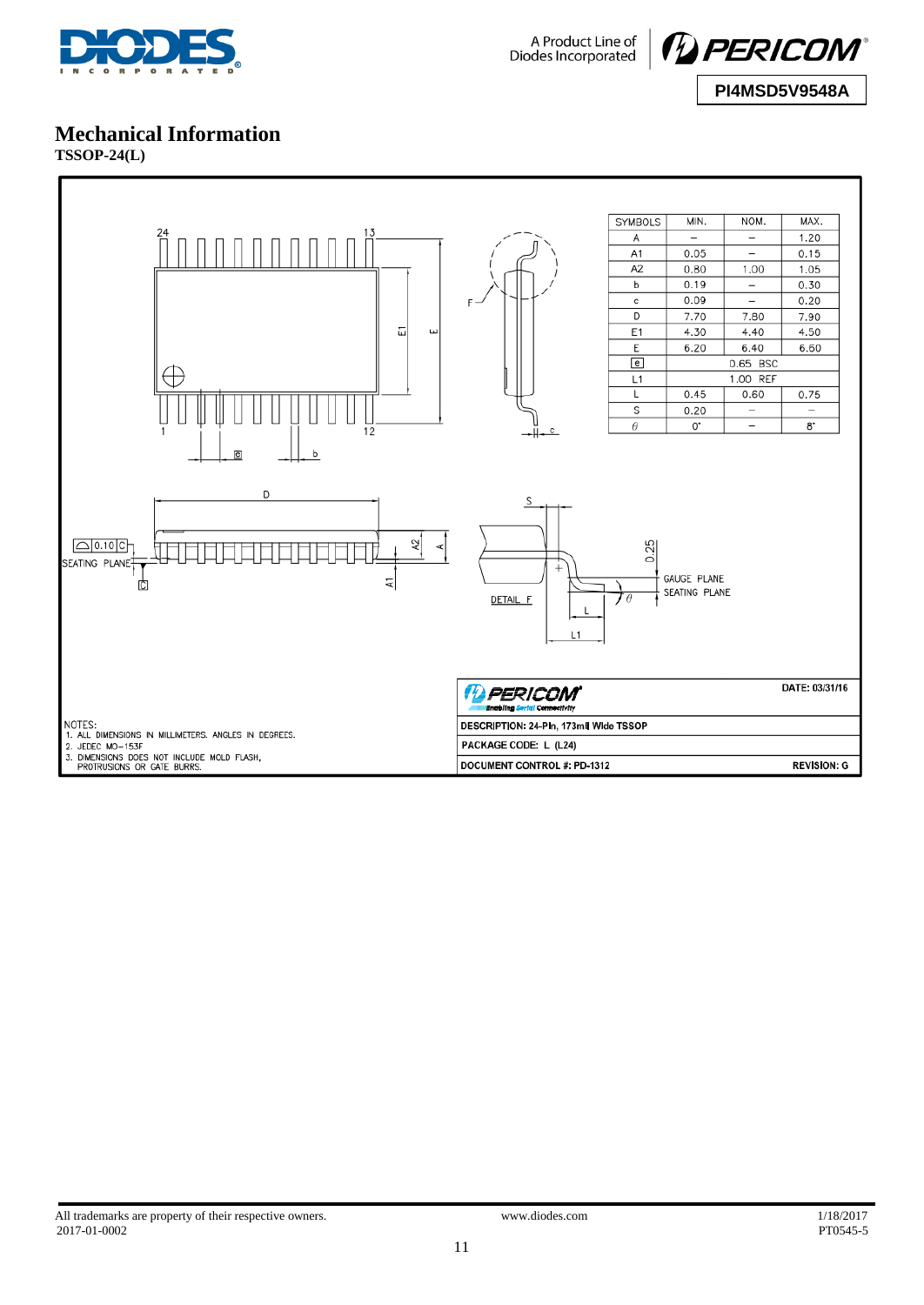



#### **TQFN-24(ZD)**



**Note: For latest package info, please check: http://www.pericom.com/products/packaging/mechanicals.php**

## **Ordering Information**

| Part No.          | <b>Package Code</b> | Package                                                        |
|-------------------|---------------------|----------------------------------------------------------------|
| PI4MSD5V9548ALE   |                     | 24-Pin, 173 mil Wide (TSSOP)                                   |
| PI4MSD5V9548ALEX  |                     | 24-Pin, 173 mil Wide (TSSOP), Tape & Reel                      |
| PI4MSD5V9548AZDEX | ZD                  | 24-Pin, Thine Fine Pitch Quad Flat No-Load (TOFN), Tape & Reel |
|                   |                     |                                                                |

**Note:** 

• Thermal characteristics can be found on the company web site at www.pericom.com/packaging/

 $\bullet$  E = Pb-free and Green

• X suffix = Tape/Reel